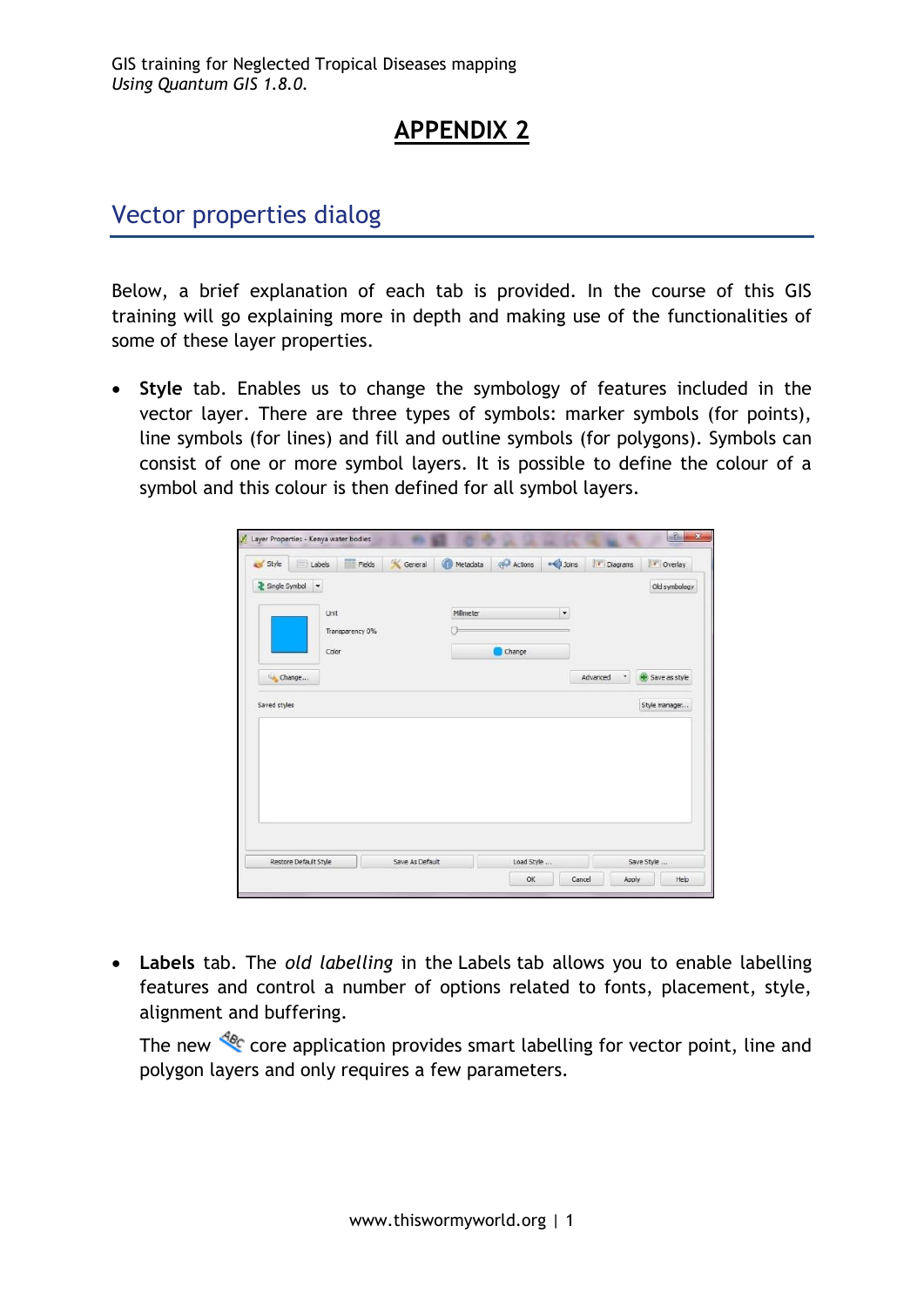| Labels<br>style                | 無<br>Fields | General             | Metadata                     | <b>GO</b> Actions | <b>Joins</b> | Diagrams   | v Overlay  |                  |
|--------------------------------|-------------|---------------------|------------------------------|-------------------|--------------|------------|------------|------------------|
| <b>*</b> Display labels        |             |                     |                              |                   |              |            |            |                  |
| Label Properties               | Advanced    |                     |                              |                   |              |            |            |                  |
| Basic label options            |             |                     |                              |                   |              |            |            | ۰                |
|                                |             |                     |                              |                   |              |            |            |                  |
| Field containing label         |             |                     |                              |                   |              |            | ۰          |                  |
| Default label                  | Label       |                     |                              |                   |              |            |            |                  |
| Font size                      | 12,000000   | $\div$<br>In points |                              |                   |              | $\check{}$ | Font       | H                |
| Angle (deg)                    | $0^{\circ}$ | $\div$              |                              |                   |              |            | Color      |                  |
| Multiine labels?               |             |                     | Label only selected features |                   |              |            |            |                  |
| Placement                      |             |                     |                              |                   |              |            |            |                  |
| Above Left                     |             | Above               |                              |                   | Above Right  |            |            |                  |
| C Left                         |             | $\bullet$ Over      |                              |                   | Right        |            |            |                  |
| <b>Below Left</b>              |             | <b>Below</b>        |                              |                   | Below Right  |            |            |                  |
| Lise scale dependent rendering |             |                     |                              |                   |              |            |            | $\frac{1}{\tau}$ |
| Preview:                       |             |                     |                              |                   |              |            |            |                  |
| <b>QGIS Rocks!</b>             |             |                     |                              |                   |              |            |            |                  |
|                                |             |                     |                              |                   |              |            |            |                  |
|                                |             | Save As Default     |                              | Load Style        |              |            | Save Style |                  |

**Fields** tab. The field attributes of the selected dataset can be manipulated.

The buttons  $\overline{\mathbb{R}}$  and  $\overline{\mathbb{R}}$  can be used, when the dataset is editable . Within the *Fields* tab you also find an edit widget column. This column can be used to define values or a range of values that are allowed to be added to the specific attribute table column.

If you click on the **[edit widget]** button, a dialogue opens, where you can define different widgets; line edit, classification, range, unique values, file name, value map, and so on.

|                | <b>Name</b>    | Type       | Length | Precision       | Comment | Edit widget | Alias |  |
|----------------|----------------|------------|--------|-----------------|---------|-------------|-------|--|
| Ō              | <b>ISO</b>     | String 7   |        | $\ddot{\rm{o}}$ |         | Line edit   |       |  |
| 1              | <b>COUNTRY</b> | String 54  |        | $\mathbf{0}$    |         | Line edit   |       |  |
| $\overline{2}$ | F_CODE_DES     | String 254 |        | $\theta$        |         | Line edit   |       |  |
| 3              | HYC DESCRI     | String 254 |        | $\circ$         |         | Line edit   |       |  |
| $\overline{4}$ | NAME           | String 254 |        | $\sigma$        |         | Line edit   |       |  |
| 5              | Shape_Leng     | Real       | 19     | 11              |         | Line edit   |       |  |
| 6              | Shape Area     | Real       | 19     | $11\,$          |         | Line edit   |       |  |
|                |                |            |        |                 |         |             |       |  |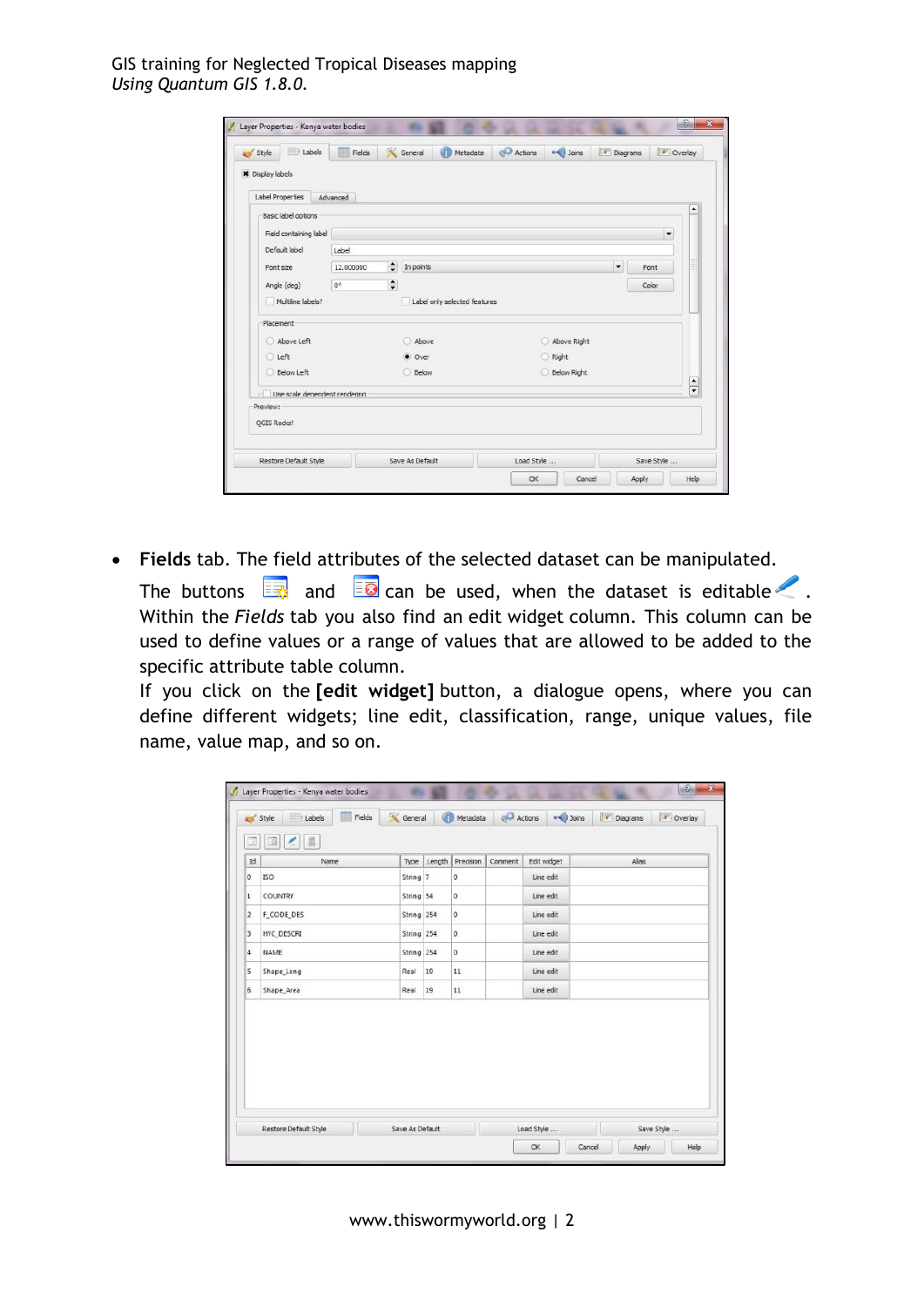**General** tab. It is essentially like that of the raster dialogue. There are several options available, highlighting; i) change the display name of the layer, ii) set a display field to be used for the *Identify Results* dialogue, iii) *Update Extents* information for a layer and, iv) view or change the projection of the specific vector layer, clicking on *Specify CRS*.

| Style                                       | Labels                          | Fields                         | General         | Metadata | <b>Actions</b> | and Joins |               | Diagrams | Overlay               |
|---------------------------------------------|---------------------------------|--------------------------------|-----------------|----------|----------------|-----------|---------------|----------|-----------------------|
| Options                                     |                                 |                                |                 |          |                |           |               |          |                       |
|                                             | Display name Kenya water bodies |                                |                 |          |                |           | Display field | ISO      | ۰                     |
| Edit UI                                     |                                 | C:/QGIS_training/Kenya project |                 |          |                |           | $\cdots$      |          | Create Spatial Index  |
| Init function                               |                                 |                                |                 |          |                |           |               |          | <b>Update Extents</b> |
| EPSG: 4326 - WGS 84                         |                                 |                                |                 |          |                |           |               |          | Specify CRS           |
| Provider-specific options<br>Encoding UTF-8 |                                 |                                |                 |          |                |           |               |          | $\check{}$            |
| Subset                                      |                                 |                                |                 |          |                |           |               |          |                       |
|                                             |                                 |                                |                 |          |                |           |               |          | Query Builder         |
|                                             | Restore Default Style           |                                | Save As Default |          | Load Style     |           |               |          | Save Style            |

 **Metadata** tab. Contains general information about the layer, including specifics about the type and location, number of features, feature type, and the editing capabilities. The *Extents* section, providing layer extent information, and the *Layer Spatial Reference System* section, providing information about the CRS of the layer. This is a quick way to get information about the layer.

| style    | Labels                                                                                            | Fields<br>m | General | Metadata                                                                                       | <b>Actions</b> | <b>u</b> <1 Joins | Diagrams                                                                                                                                                  | <b>D</b> Overlay |
|----------|---------------------------------------------------------------------------------------------------|-------------|---------|------------------------------------------------------------------------------------------------|----------------|-------------------|-----------------------------------------------------------------------------------------------------------------------------------------------------------|------------------|
|          |                                                                                                   |             |         |                                                                                                |                |                   |                                                                                                                                                           |                  |
| Title    |                                                                                                   |             |         |                                                                                                |                |                   |                                                                                                                                                           |                  |
|          |                                                                                                   |             |         |                                                                                                |                |                   |                                                                                                                                                           |                  |
| Abstract |                                                                                                   |             |         |                                                                                                |                |                   |                                                                                                                                                           |                  |
|          |                                                                                                   |             |         |                                                                                                |                |                   |                                                                                                                                                           |                  |
|          |                                                                                                   |             |         |                                                                                                |                |                   |                                                                                                                                                           |                  |
|          |                                                                                                   |             |         |                                                                                                |                |                   |                                                                                                                                                           |                  |
| General  |                                                                                                   |             |         |                                                                                                |                |                   |                                                                                                                                                           |                  |
|          | Storage type of this layer: ESRI Shapefile                                                        |             |         |                                                                                                |                |                   |                                                                                                                                                           |                  |
|          |                                                                                                   |             |         |                                                                                                |                |                   |                                                                                                                                                           |                  |
|          |                                                                                                   |             |         | Source for this layer: C:/QGIS_training/Kenya project/Vector/Kenya water bodies.shp            |                |                   |                                                                                                                                                           |                  |
|          | Geometry type of the features in this layer: Polygon<br>The number of features in this layer: 255 |             |         |                                                                                                |                |                   |                                                                                                                                                           |                  |
|          |                                                                                                   |             |         |                                                                                                |                |                   | Editing capabilities of this layer: Add Features, Delete Features, Change Attribute Values, Add Attributes, Delete Attributes, Create Spatial Index, Fast |                  |
| Extents: | Access to Features at D, Change Geometries                                                        |             |         |                                                                                                |                |                   |                                                                                                                                                           |                  |
|          |                                                                                                   |             |         | In layer spatial reference system units : xMin,yMin 33.9083,-4.57717 : xMax,yMax 41.35,4.59166 |                |                   |                                                                                                                                                           |                  |
|          | Layer Spatial Reference System:<br>+proj=longlat +datum=WGS84 +no_defs                            |             |         |                                                                                                |                |                   |                                                                                                                                                           |                  |
|          |                                                                                                   |             |         |                                                                                                |                |                   |                                                                                                                                                           |                  |
|          |                                                                                                   |             |         |                                                                                                |                |                   |                                                                                                                                                           |                  |
|          |                                                                                                   |             |         |                                                                                                |                |                   |                                                                                                                                                           |                  |
|          |                                                                                                   |             |         |                                                                                                |                |                   |                                                                                                                                                           |                  |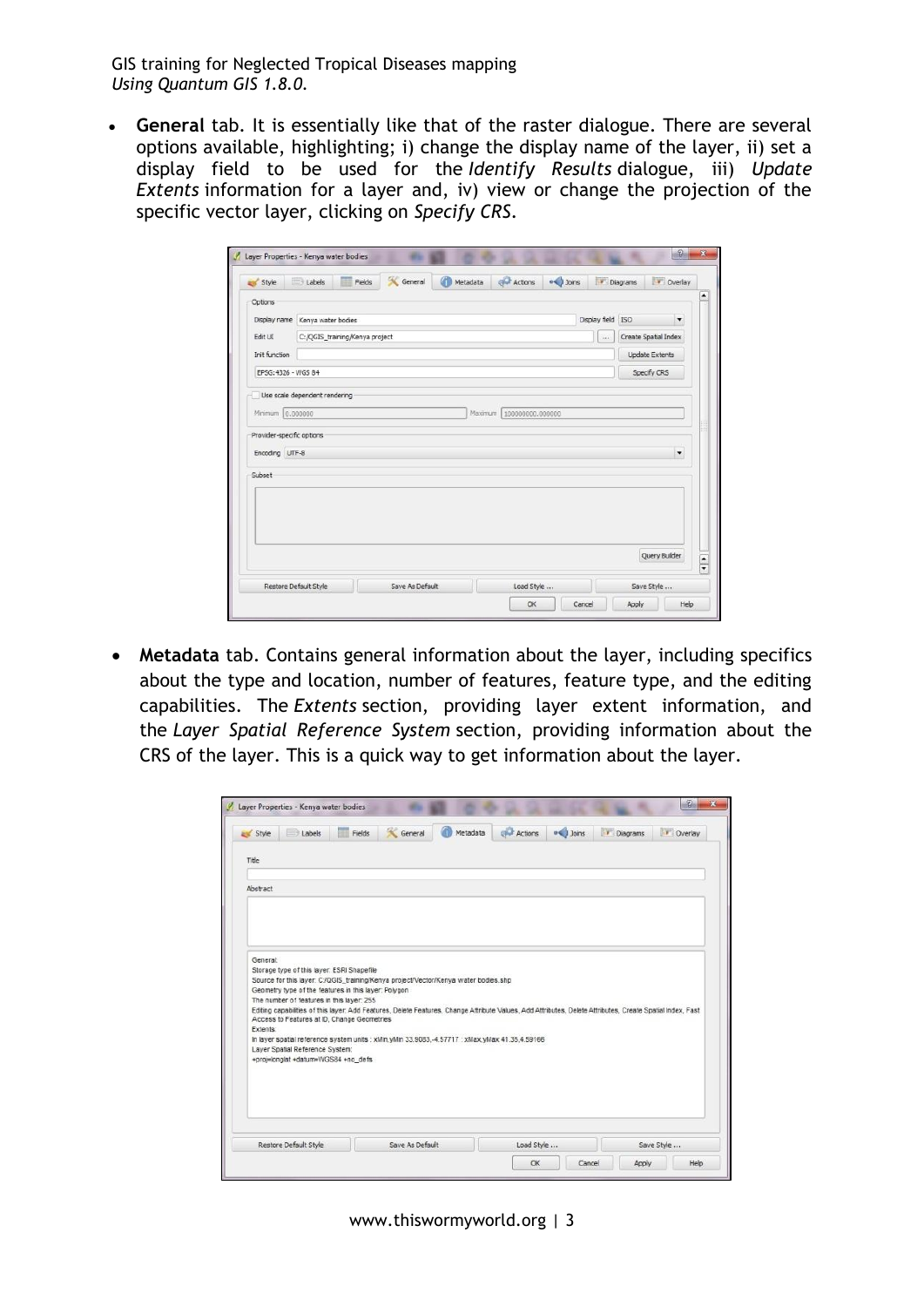**Action** tab. Provides the ability to perform an action based on the attributes of a feature. This can be used to perform any number of actions, for example, running a program with arguments built from the attributes of a feature or passing parameters to a web reporting tool. Actions are useful when you frequently want to run an external application or view a web page based on one or more values in your vector layer (e.g. Python script).

|                    | Labels                       | Fields | General          | Metadata | Actions       | <b>DEL</b> Joins     | Diagrams   | v Overlay                              |
|--------------------|------------------------------|--------|------------------|----------|---------------|----------------------|------------|----------------------------------------|
| <b>Action</b> list |                              |        |                  |          |               |                      |            |                                        |
|                    | Type                         |        | Name             |          | <b>Action</b> |                      | Capture    |                                        |
|                    | Move up<br>Action properties |        | Move down        |          |               | Remove action        |            | Add default actions                    |
| Type<br>Name       | Generic                      |        |                  |          |               | $\ddot{\phantom{0}}$ | п          | Capture output<br>$\cdots$             |
| Action             |                              |        |                  |          |               |                      |            |                                        |
|                    | Insert expression            |        | ISO <sub>1</sub> |          |               | Add to action list   | $\check{}$ | Insert field<br>Update selected action |

 **Join** tab. Allows you to join a loaded attribute table to a loaded vector layer. As key columns you have to define a join layer, a join field and a target field.

| style      | Labels<br>Ħ           | K<br>Fields<br>General | 0<br>Metadata | Actions    | • Joins | Diagrams | v Overlay  |
|------------|-----------------------|------------------------|---------------|------------|---------|----------|------------|
| Ξ          |                       |                        |               |            |         |          |            |
| Join layer | Join field            | <b>Target field</b>    |               |            |         |          |            |
|            |                       |                        |               |            |         |          |            |
|            |                       |                        |               |            |         |          |            |
|            |                       |                        |               |            |         |          |            |
|            |                       |                        |               |            |         |          |            |
|            |                       |                        |               |            |         |          |            |
|            |                       |                        |               |            |         |          |            |
|            |                       |                        |               |            |         |          |            |
|            |                       |                        |               |            |         |          |            |
|            |                       |                        |               |            |         |          |            |
|            | Restore Default Style | Save As Default        |               | Load Style |         |          | Save Style |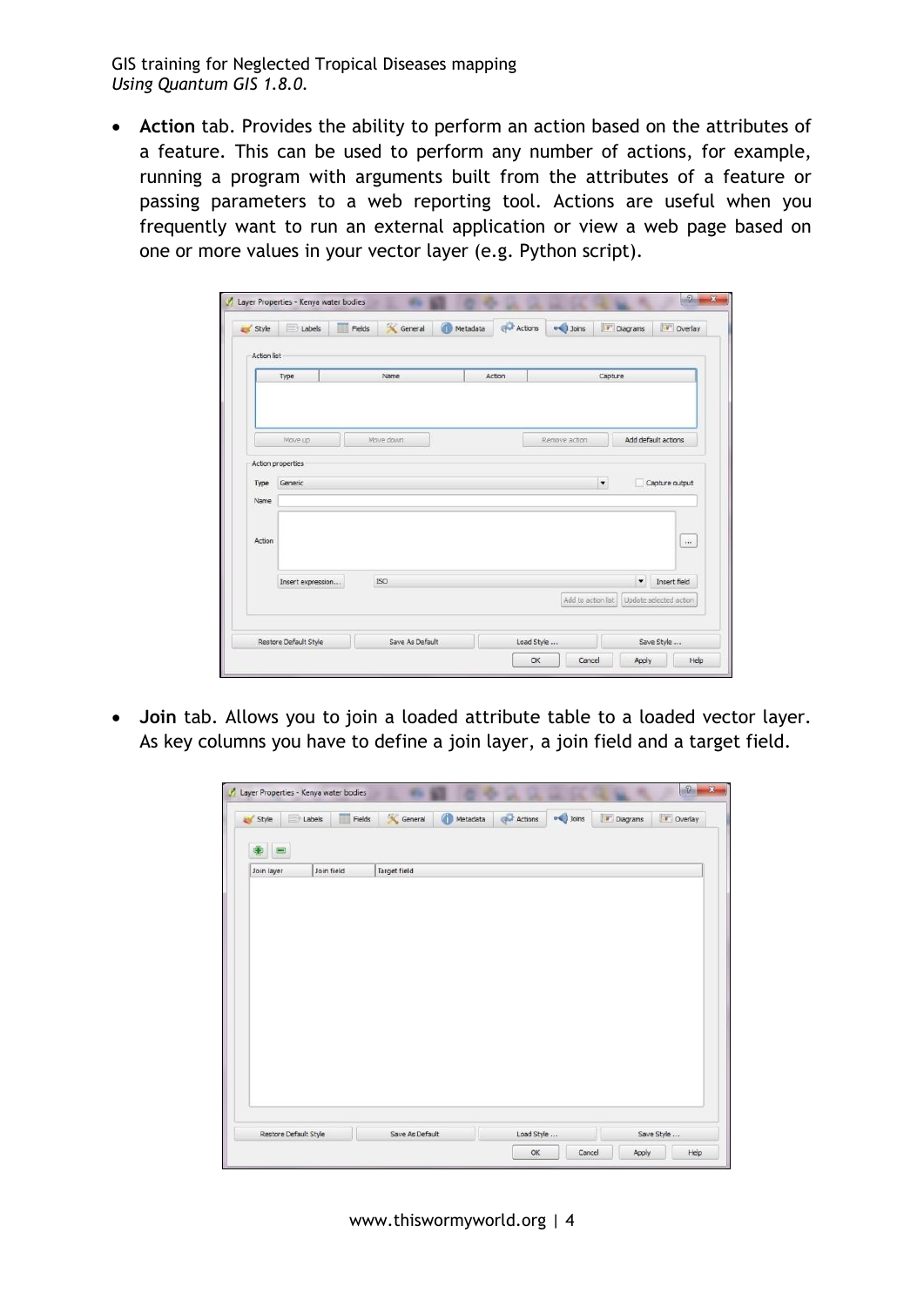**Diagram** tab. Allows you to add a graphic overlay to a vector layer. The current core implementation of diagrams provides support for **piecharts** and **text** diagrams. The placement of the diagrams interacts with the new labeling, so position conflicts between diagrams and labels are detected and solved. In addition to chart positions can be fixed by the user's hand.

|                       | Labels                | Fields                                                                        | General                                                                    | Metadata      | <b>Actions</b>           | <b>DE Joins</b> |                  | Diagrams                           |              | v Overlay  |                  |
|-----------------------|-----------------------|-------------------------------------------------------------------------------|----------------------------------------------------------------------------|---------------|--------------------------|-----------------|------------------|------------------------------------|--------------|------------|------------------|
| Appearance            |                       | Display diagrams Diagram type Pie chart<br>Scale dependent visibility Minimum |                                                                            | Triority: Low | $\mathcal{L}$<br>Maximum | CONTRACTOR      | The State Street | $\mathbb{R}^n$<br>$\mathbb{R}^n$ . | $\mathbf{u}$ | High       | ۰                |
| Background color      |                       |                                                                               | Pen color                                                                  |               | Pen width                |                 | 0.00000          | $\hat{\cdot}$                      | Font         |            |                  |
|                       |                       | Attribute Shape Leng   v   Find maximum value                                 | Scale linearly between 0 and the following attribute value / diagram size: |               |                          |                 |                  | Size 0                             |              | $\div$     |                  |
| Position<br>Placement |                       | AroundPoint                                                                   | • Line Options                                                             |               | w.                       | Distance        |                  | 0.00                               |              | ≎          |                  |
|                       | Data defined position |                                                                               | x None                                                                     |               | $\mathbf{v}$             | y None          |                  |                                    |              | $\check{}$ |                  |
| Attributes ISO        |                       |                                                                               | $\ddot{}$                                                                  |               |                          |                 |                  |                                    |              |            |                  |
| Attribute             | Color                 |                                                                               |                                                                            |               |                          |                 |                  |                                    |              |            |                  |
|                       |                       |                                                                               |                                                                            |               |                          |                 |                  |                                    |              |            | $\frac{1}{\tau}$ |

 **Overlay** tab. Related to the **Diagram** tab, allows us to select the placement algorithm of the diagrams. The central point method is a generic one; the others use algorithms of the PAL library. They also consider diagram objects and labels in different layers.

| style                                           | Labels         | Fields<br>₩ | General                                                                    | Metadata | <b>Actions</b>   | <b>Designation</b> | Diagrams             |     | <b>D</b> <sup>V</sup> Overlay |                                        |
|-------------------------------------------------|----------------|-------------|----------------------------------------------------------------------------|----------|------------------|--------------------|----------------------|-----|-------------------------------|----------------------------------------|
| <b>X</b> Display diagrams                       |                |             |                                                                            |          |                  |                    |                      |     |                               |                                        |
| Diagram type                                    |                |             |                                                                            |          | Pie chart        |                    |                      |     |                               | ۰                                      |
| Attributes ISO                                  |                |             |                                                                            |          |                  |                    | $\blacktriangledown$ | Add | Remove                        |                                        |
| Attribute                                       | Color          |             |                                                                            |          |                  |                    |                      |     |                               |                                        |
|                                                 |                |             |                                                                            |          |                  |                    |                      |     |                               |                                        |
|                                                 |                |             |                                                                            |          |                  |                    |                      |     |                               |                                        |
|                                                 |                |             |                                                                            |          | linearly scaling |                    |                      |     |                               |                                        |
| Classification type<br>Classification attribute |                |             |                                                                            | ISO      |                  |                    |                      |     |                               |                                        |
| Find maximum value                              | $\overline{0}$ |             | Scale linearly between 0 and the following attribute value / diagram size: |          |                  | Size 0             |                      |     | Size unit Milimeter           | $\overline{ }$<br>$\blacktriangledown$ |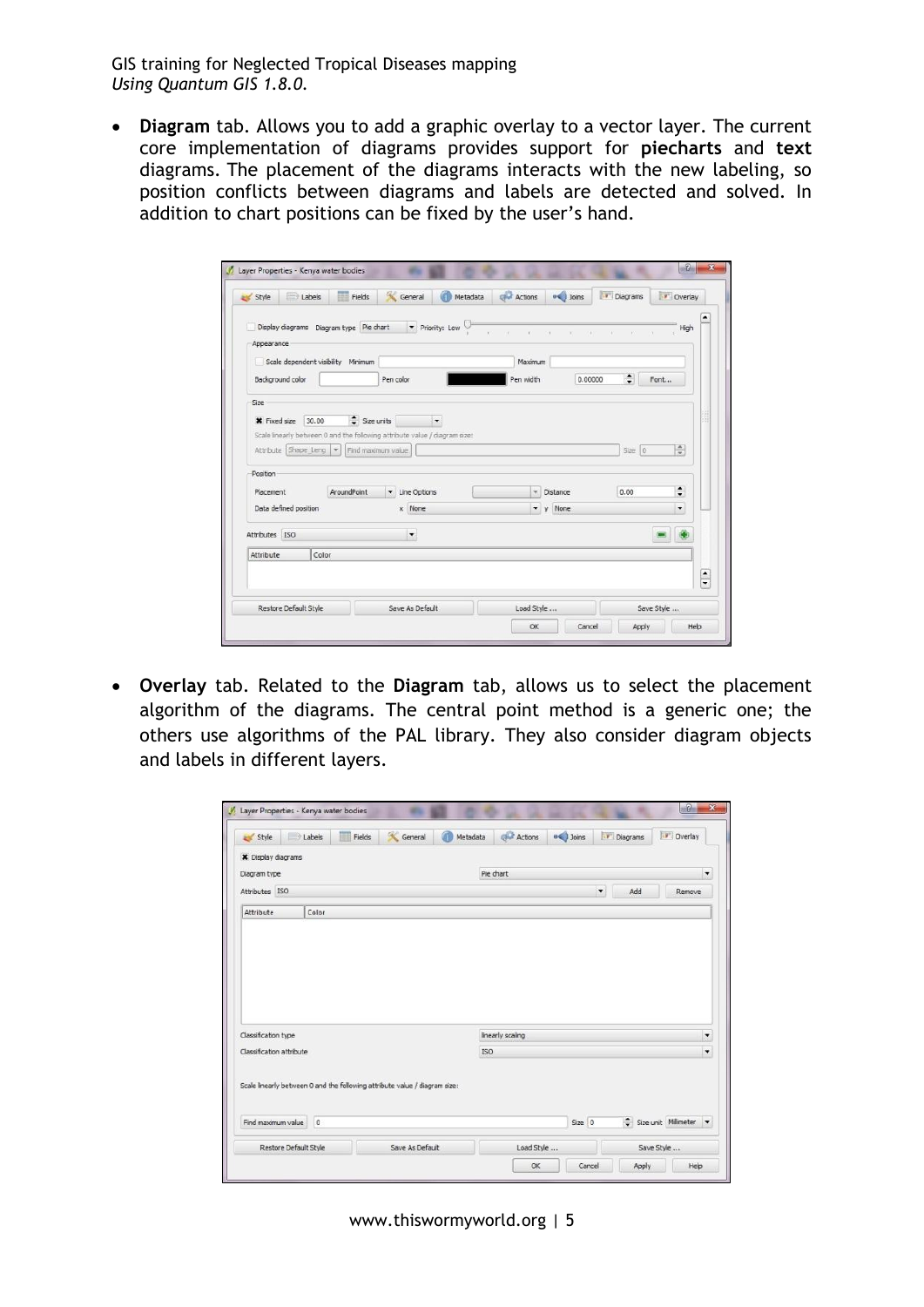## Raster properties dialog

 **Style** tab. QGIS can render raster layers in two different ways; i) *single band* one band of the image will be rendered as gray or in pseudocolour or a freak out, or ii) *three band colour* - three bands from the image will be rendered, each band representing the red, green or blue component that will be used to create a colour image.

| style                                    | <b>PHC</b> Colormap                                 | Transparency                                                                                    | General            | Metadata | Pyramids                | Histogram<br><b>Ros</b> |      |
|------------------------------------------|-----------------------------------------------------|-------------------------------------------------------------------------------------------------|--------------------|----------|-------------------------|-------------------------|------|
| Render as                                |                                                     |                                                                                                 |                    |          |                         |                         |      |
|                                          | Single band gray                                    |                                                                                                 | C Three band color |          |                         | Invert color map        |      |
|                                          | Single band properties                              |                                                                                                 |                    |          |                         |                         |      |
| Gray band Band 1                         |                                                     |                                                                                                 |                    |          |                         |                         | ۰    |
|                                          | Color map Grayscale                                 |                                                                                                 |                    |          |                         |                         | ۰    |
|                                          | C Custom min / max values<br>Use standard deviation |                                                                                                 |                    |          | Min<br>$-32768$<br>2.00 | Max 32767<br>슬          |      |
|                                          | Load min / max values from band                     | Note: Minimum Maximum values are estimates, user defined, or calculated from the current extent |                    |          |                         |                         |      |
|                                          | Estimate (faster)                                   |                                                                                                 |                    |          |                         |                         |      |
| Actual (slower)                          |                                                     |                                                                                                 |                    |          |                         |                         |      |
| Current extent                           |                                                     |                                                                                                 |                    |          |                         |                         | Load |
|                                          | Contrast enhancement                                | $\check{}$                                                                                      |                    |          |                         |                         |      |
| Current No Stretch<br>Default No Stretch |                                                     |                                                                                                 |                    |          |                         |                         |      |

 **Colormap** tab. It is only available, when you have selected a single-bandrendering within the *Style* tab. Three ways of colour interpolation are available: discrete, linear and exact.

| Colormap<br><b>Age Style</b>                                         | Transparency                     | G<br>Metadata  | Pyramids      | Histogram  |
|----------------------------------------------------------------------|----------------------------------|----------------|---------------|------------|
| Color map                                                            |                                  |                |               |            |
| Color interpolation                                                  | Discrete<br>$\blacktriangledown$ |                |               |            |
| Delete entry<br>Add entry                                            | Sort                             |                | Band $1 -$    | 自旧<br>E    |
| Color<br>Value                                                       | Label                            |                |               |            |
|                                                                      |                                  |                |               |            |
|                                                                      |                                  |                |               |            |
|                                                                      |                                  |                |               |            |
|                                                                      |                                  |                |               |            |
|                                                                      |                                  |                |               |            |
|                                                                      |                                  |                |               |            |
|                                                                      |                                  |                |               |            |
|                                                                      |                                  |                |               |            |
|                                                                      |                                  |                |               |            |
|                                                                      |                                  |                |               |            |
|                                                                      | $\div$ Classification mode<br>ID | Equal interval | $\pmb{\cdot}$ | Classify   |
| Generate new color map<br>Number of entries<br>Restore Default Style | Save As Default                  |                | Load Style    | Save Style |

www.thiswormyworld.org | 6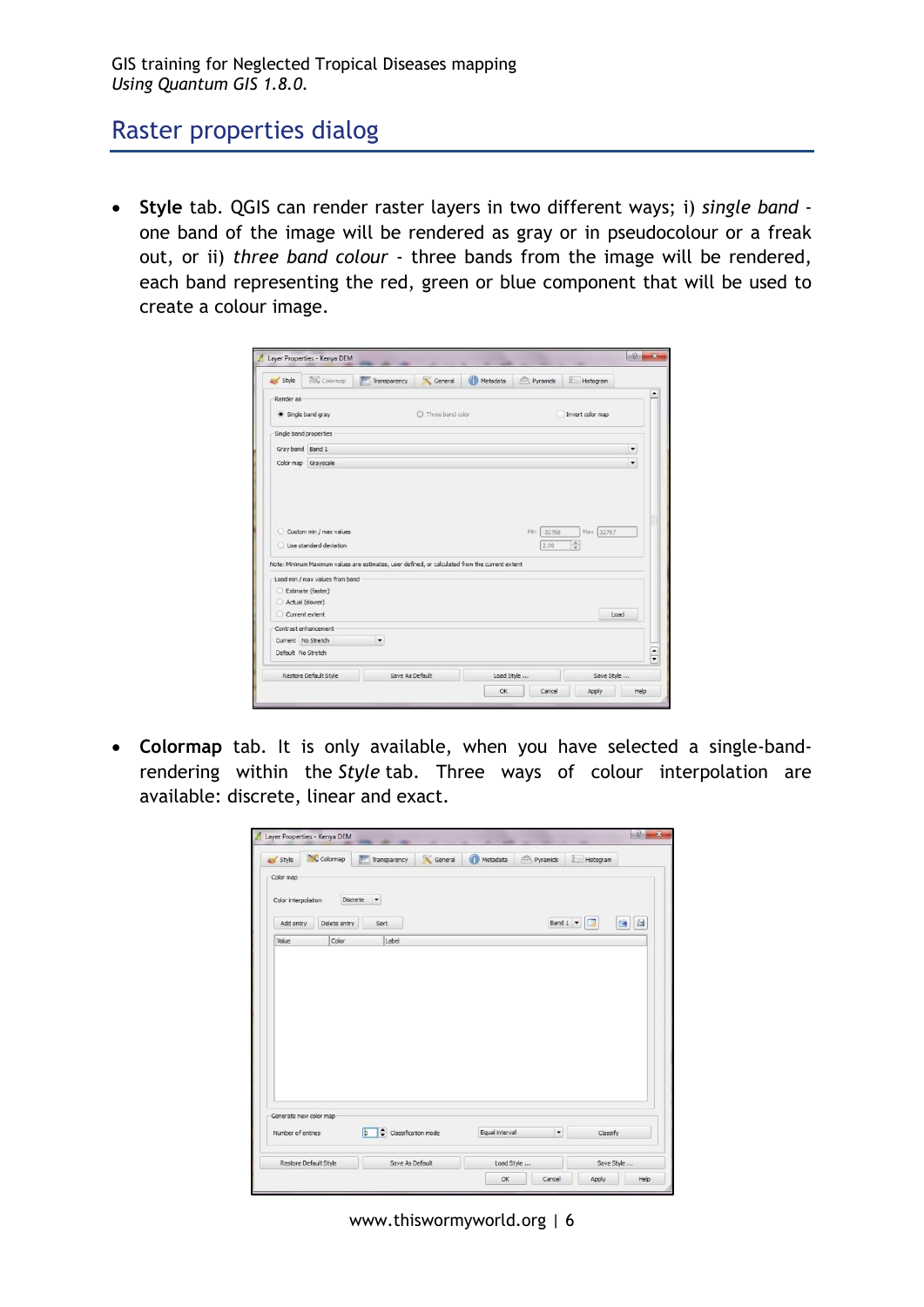**Transparency** tab. QGIS has the ability to display each raster layer at varying transparency levels. Use the transparency slider to indicate to what extent the underlying layers (if any) should be visible though the current raster layer. This is very useful, if you like to overlay more than one raster layer. This will make the look of the map more three dimensional.

| style   | Colormap                     | Transparency | General        | Metadata                                               | A.<br>Pyramids      | Histogram |                          |
|---------|------------------------------|--------------|----------------|--------------------------------------------------------|---------------------|-----------|--------------------------|
|         | Global transparency          |              |                | No data value                                          |                     |           |                          |
| None    |                              | 0%           | Full           | $-9999$                                                |                     |           | $\odot$                  |
|         | Custom transparency options  |              |                |                                                        |                     |           |                          |
|         | Transparency band<br>Not Set |              |                |                                                        |                     |           | $\overline{\phantom{a}}$ |
|         | Transparent pixel list       |              | $\overline{B}$ | $\mathbf{P} \parallel \mathbf{E} \parallel \mathbf{E}$ |                     | 日目        |                          |
|         |                              | Gray         |                |                                                        | Percent Transparent |           |                          |
| 1 -9999 |                              |              |                | 100.00                                                 |                     |           |                          |
|         |                              |              |                |                                                        |                     |           |                          |

 **General** tab. Displays basic information about the selected raster, including the layer source and display name in the legend (which can be modified). This tab also shows a thumbnail of the layer, its legend symbol, and the palette. Additionally scale-dependent visibility can be set in this tab. Also the coordinate reference system (CRS) is printed here as a PROJ.4-string.

| style            | Colormap                    | Transparency |        | Metadata                                             | Pyramids | <b>IN</b><br>Histogram |
|------------------|-----------------------------|--------------|--------|------------------------------------------------------|----------|------------------------|
| Display name     |                             | Kenya DEM    |        |                                                      |          |                        |
| Laver source     |                             |              |        | C:/QGIS_training/Kenya project/Rasters/Kenya DEM.tif |          |                        |
|                  |                             | Columns: 984 |        | Rows: 1140                                           |          | No-Data Value: -9999   |
|                  | Scale dependent visibility  |              |        |                                                      |          |                        |
|                  |                             |              |        |                                                      |          |                        |
| Minimum 0.000000 |                             |              |        | Maximum 100000000.000000                             |          |                        |
|                  |                             |              |        |                                                      |          |                        |
|                  | Coordinate reference system |              |        |                                                      |          |                        |
|                  | EPSG: 4326 - WGS 84         |              |        |                                                      |          | Specify                |
|                  |                             |              |        |                                                      |          |                        |
|                  |                             | Thumbnail    | Legend |                                                      | Palette  |                        |
|                  |                             |              |        |                                                      |          |                        |
|                  |                             |              |        |                                                      |          |                        |
|                  |                             |              |        |                                                      |          |                        |
|                  |                             |              |        |                                                      |          |                        |

www.thiswormyworld.org | 7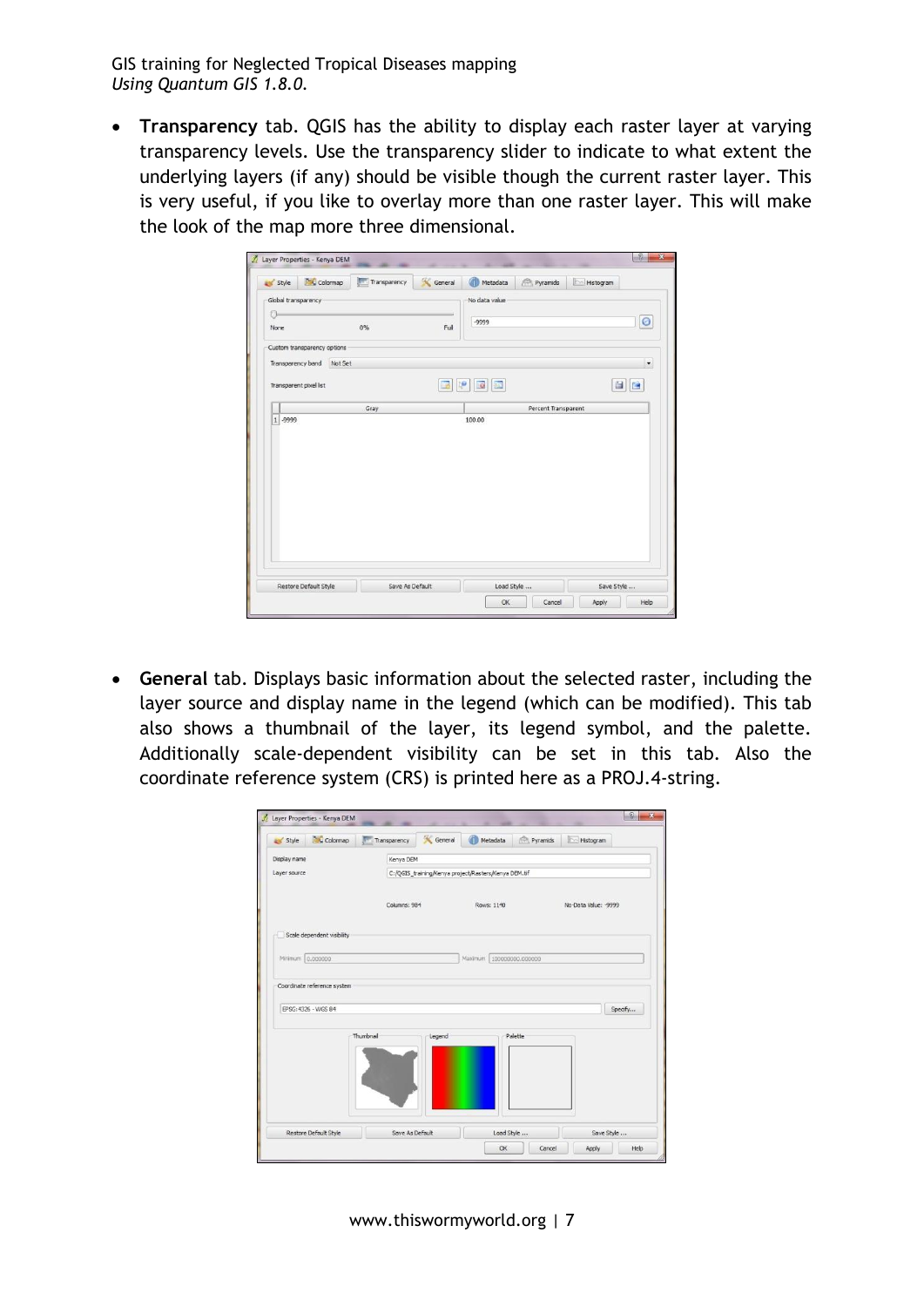**Metadata** tab. Displays a wealth of information about the raster layer, including statistics about each band in the current raster layer. This tab is mainly for information. You cannot change any values printed inside this tab.

|                        | / Layer Properties - Kenya DEM    |                                                      |         |          |                 |                           |                      |
|------------------------|-----------------------------------|------------------------------------------------------|---------|----------|-----------------|---------------------------|----------------------|
| style                  | Colormap                          | Transparency<br>y.                                   | General | Metadata | <b>Pyramids</b> | $\mathbb{R}$<br>Histogram |                      |
| Title                  |                                   |                                                      |         |          |                 |                           |                      |
| Abstract               |                                   |                                                      |         |          |                 |                           |                      |
|                        |                                   |                                                      |         |          |                 |                           |                      |
| GDAL provider<br>GTiff |                                   |                                                      |         |          |                 |                           | ۰                    |
| GeoTIFF                | Dataset Description               |                                                      |         |          |                 |                           |                      |
|                        |                                   | C:/QGIS_training/Kenya project/Rasters/Kenya DEM.tif |         |          |                 |                           |                      |
|                        | AREA OR POINT=Area                |                                                      |         |          |                 |                           |                      |
| Band 1                 |                                   |                                                      |         |          |                 |                           |                      |
|                        | STATISTICS_MAXIMUM=4774           |                                                      |         |          |                 |                           |                      |
|                        | STATISTICS_MEAN=787.47035244667   |                                                      |         |          |                 |                           |                      |
|                        | STATISTICS_MINIMUM=0              |                                                      |         |          |                 |                           |                      |
|                        | STATISTICS_STDDEV=638.80574298943 |                                                      |         |          |                 |                           |                      |
| Dimensions:            |                                   |                                                      |         |          |                 |                           |                      |
|                        | X: 984 Y: 1140 Bands: 1           |                                                      |         |          |                 |                           |                      |
| X: 492, Y 570          |                                   |                                                      |         |          |                 |                           |                      |
| <b>Y - 746 Y 785</b>   |                                   |                                                      |         |          |                 |                           | $\frac{1}{\sqrt{2}}$ |
|                        |                                   |                                                      |         |          |                 |                           |                      |
|                        | Restore Default Style             | Save As Default                                      |         |          | Load Style      | Save Style                |                      |
|                        |                                   |                                                      |         |          |                 |                           |                      |

 **Pyramids** tab. Large resolution raster layers can exhibit a slow navigation in QGIS. By creating lower resolution copies of the data (pyramids), performance can be considerably improved as QGIS selects the most suitable resolution to use depending on the level of zoom.

| Colormap<br>style                                                                                                                                                                                                                                                                                                                                                                                                                                                                                                                                                                                                                     | Transparency | $\alpha$<br>General | Pyramids<br>Metadata | Histogram                                                                   |                       |
|---------------------------------------------------------------------------------------------------------------------------------------------------------------------------------------------------------------------------------------------------------------------------------------------------------------------------------------------------------------------------------------------------------------------------------------------------------------------------------------------------------------------------------------------------------------------------------------------------------------------------------------|--------------|---------------------|----------------------|-----------------------------------------------------------------------------|-----------------------|
| Notes                                                                                                                                                                                                                                                                                                                                                                                                                                                                                                                                                                                                                                 |              |                     |                      | Pyramid resolutions                                                         |                       |
| <b>Description</b><br>Large resolution raster layers can slow navigation in OGIS. By creating lower resolution copies of the data<br>(pyramids) performance can be considerably improved as QGIS selects the most suitable resolution to use<br>depending on the level of zoom. You must have write access in the directory where the original data is stored to<br>build pyramids.<br>Please note that building internal pyramids may alter the original data file and once created they<br>cannot be removed!<br>Please note that building internal pyramids could corrupt your image - always make a backup of<br>vour data first! |              |                     |                      | $492 \times 570$<br>$246 \times 285$<br>$123 \times 143$<br>$862 \times 71$ |                       |
|                                                                                                                                                                                                                                                                                                                                                                                                                                                                                                                                                                                                                                       |              |                     |                      |                                                                             |                       |
| Build pyramids internally if possible<br>Resampling method                                                                                                                                                                                                                                                                                                                                                                                                                                                                                                                                                                            | Average      | ▾ ∥                 | 0%                   |                                                                             | <b>Build</b> pyramids |

www.thiswormyworld.org | 8